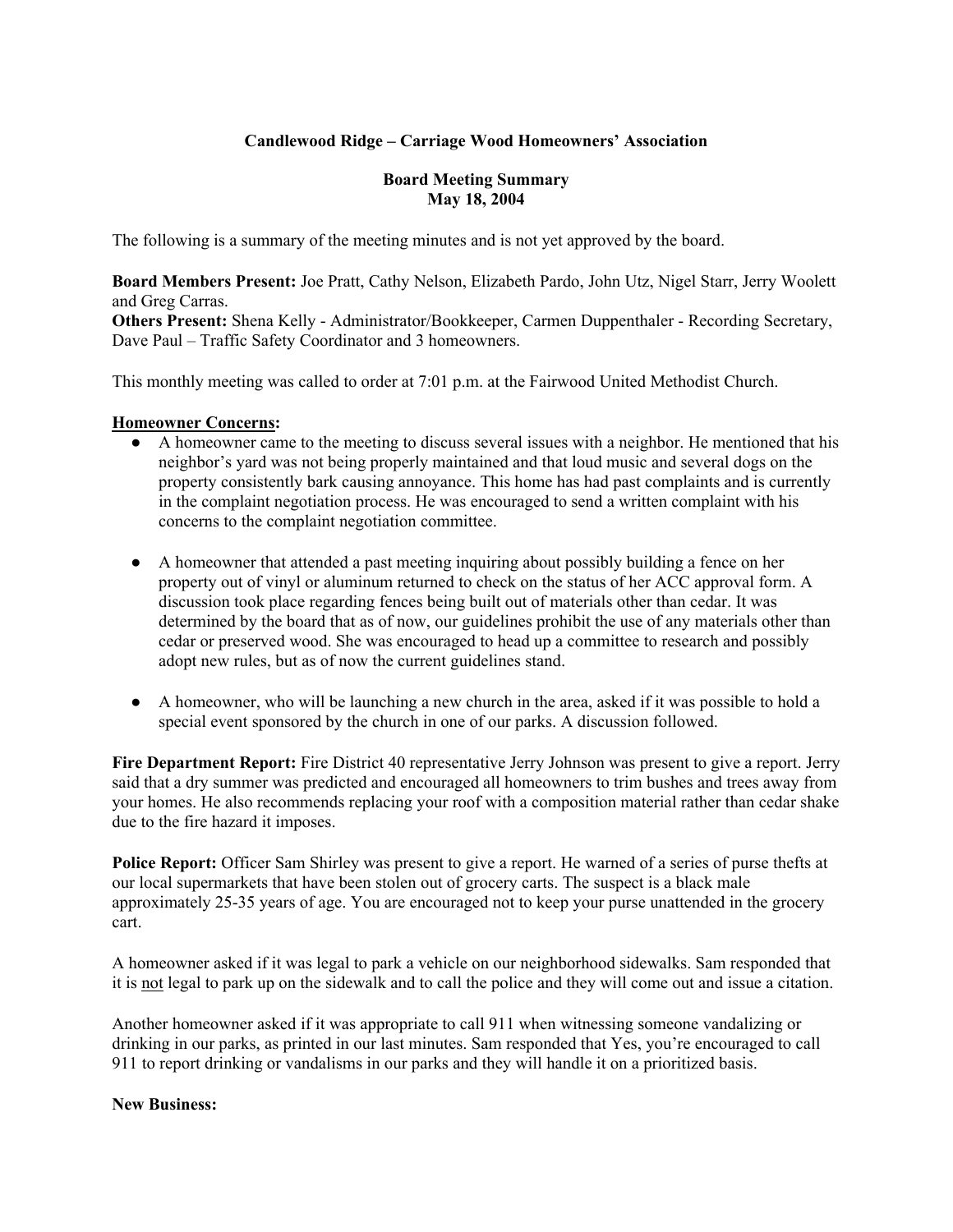- Dave Paul the Traffic Safety Coordinator with King County came to our meeting to discuss the speeding problem within our neighborhood community. He encouraged homeowners to prune trees and brush away from sidewalks to open up the sight view for motorists. Currently, a traffic study is taking place in our neighborhood community. A letter will soon go out to all homeowners addressing the speeding issue and explaining the steps our HOA is taking to eliminate speeding on our neighborhood streets.
- Greg Carras, a representative for the Fairwood Annexation/Incorporation taskforce gave a report on their efforts. The taskforce is working with King County, with a desire to secure funding for a study focusing on the feasibility of Incorporation. Depending on the outcome of the study the taskforce will work toward either an Incorporation vote of the Fairwood residents or work with Renton regarding future Annexation.

**Legal and Insurance Report:** As discussed in Rules and Regulations Sub-Committee report.

## **Common Areas Report:**

The Common Area Chairman reported that he has received several bids from tree companies to remove and prune the trees in CR Park and CR entrance as recommended by the Arborist in his report. They are currently being reviewed. Canber has started to spruce up the CR entrance island.

There are several dead trees in CW Park that need to be removed. A discussion followed.

The dead Rhodies at the CW main entrance have been cut back and cleaned up.

A board member, on behalf of a homeowner, asked about having a bench installed near the new toy at CR Park. The board decided that it was a good idea and will look into the cost of having one put in. The two car hoods found at the north and south ends of CR Park were removed.

## **Architectural Report:**

The ACC committee report was presented and discussed. They approved 13 homeowner approval requests since last board meeting as follows:

2 Sheds, 1 Fence, 3 Roofs, 5 Exterior Paint, 1 Window Replacement and 1 Play Structure.

A homeowner in CR notified the ACC about a neighbor that has demolished their house and is currently rebuilding without ACC approval. The board determined that the homeowner would need to be contacted to supply building plans and permits to the ACC committee for approval.

**Complaints Negotiations Report:** The complaints report was presented. Currently there are 10 pending and 3 new complaints in process. A discussion followed.

**Treasurer's Report:** The April budget comparison was presented and briefly discussed. It was said that the delinquent homeowner accounts that were sent to the collection agency are moving forward.

## **Committee Reports:**

Rules & Regulations Subcommittee – At tonight's meeting, the following documents were approved by the board.

## **Proposed Adoption of Rules on Yard/House Maintenance**:

After consulting with and based upon the advice of an attorney experienced in representing homeowners' associations, the Board considered proposed Rules & Regulations covering the subject of yard and exterior house maintenance. The Homeowners' Association Act, and our governing documents, provide for the adoption of Rules and Regulations by the Association, through its Board. The proposed Rules on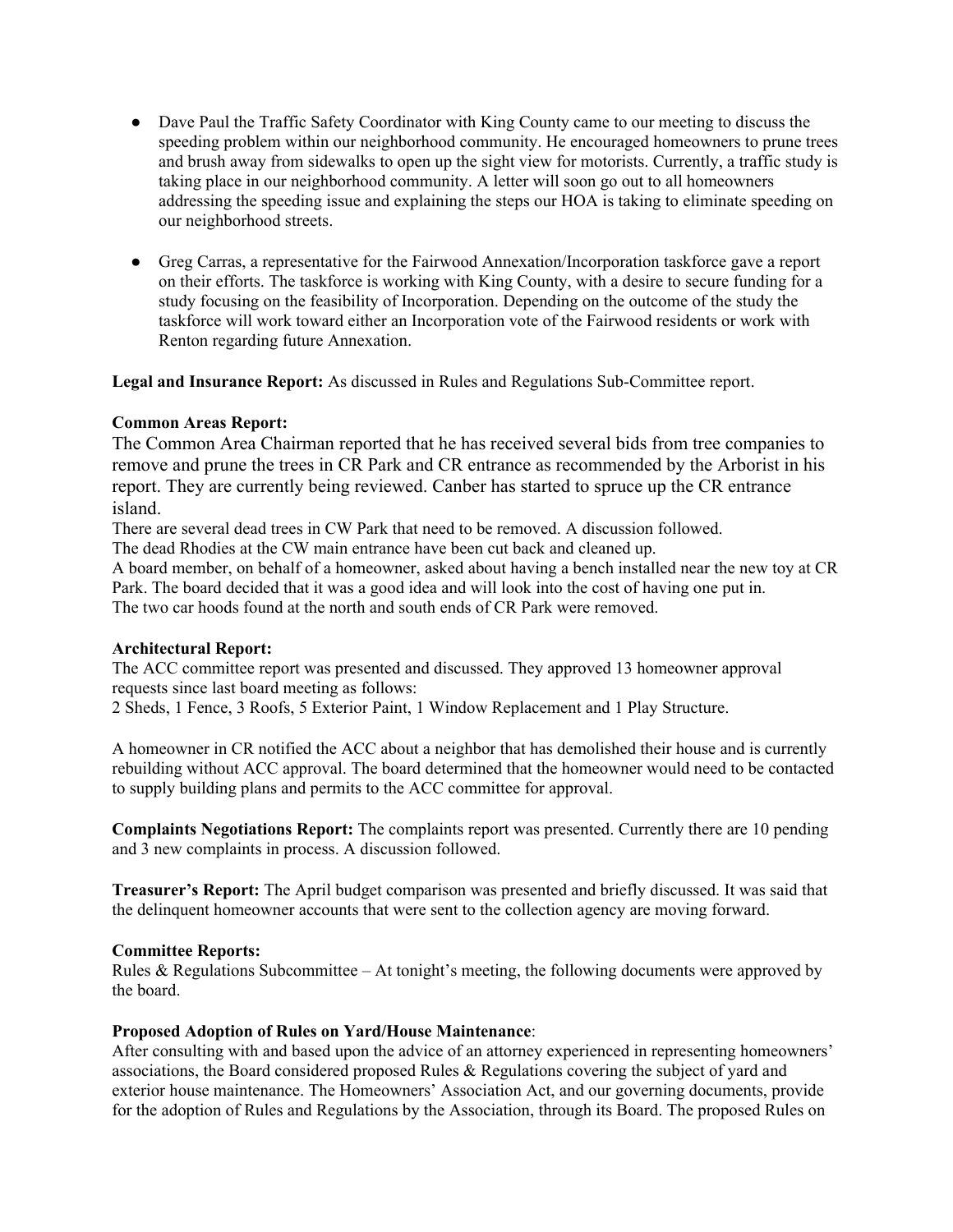this topic were initially prepared by the attorney, and thoroughly considered and discussed by the Board.

Maintenance of yards and homes is extremely important to the quality of our community and the values and marketability of our homes. The Board believes that the adoption of these Rules will greatly benefit everyone. The Rules will provide improved clear standards and requirements, and will create an incentive for compliance based upon the possibility of fines for non-compliance.

The Board modified the attorney-drafted proposal somewhat, so that it better fit our community, and voted to adopt the Rules subject to review and input from members first being considered. A copy of these proposed Rules are attached to these minutes.

On motion made and approved by the Board, it was:

Resolved, as follows:

1. a copy of the proposed Rules & Regulations on yard/house maintenance will be mailed to all members, with a cover letter from the Board asking for members' to provide written input on the proposed Rules within 35 days from the mailing;

2. the Board will review and carefully consider all input from members received during the 35 day input period;

3. based on the members' input, and right after the 35 day members' input period, the Board will make final decisions on whether and how to modify the proposed Rules, and will then formally adopt a final version of these Rules;

4. upon final, formal adoption of such Rules after the 35 day members' input period, a copy set will be mailed to all members, so they are aware of the adopted Rules, and a set will be placed in the Association's records.

## **Adoption of Guidelines/Policies:**

The Board reviewed and discussed information from the Association's attorney about possible Guidelines that address the enforcement/handling of property maintenance non-compliance and enforcement of the no-business-use covenant. The Guideline regarding maintenance enforcement/handling (see copy attached to these minutes) will be helpful to members and will also assist the Association, the Board, and its Architectural Control Committee more fairly and consistently address and enforce maintenance issues.

The other Guideline or Policy considered by the Board has to do with enforcement of the no-business-use covenant.

On motion made and approved by the Board, it was:

Resolved, as follows:

1. the attached "Guidelines for Enforcement/Handling of Property Maintenance Non-Compliance" are hereby approved and adopted by the Board, and will be used and applied for handling maintenance compliance issues;

2. the attached "Enforcement Policy: No Business Use Covenant" is hereby approved and adopted by the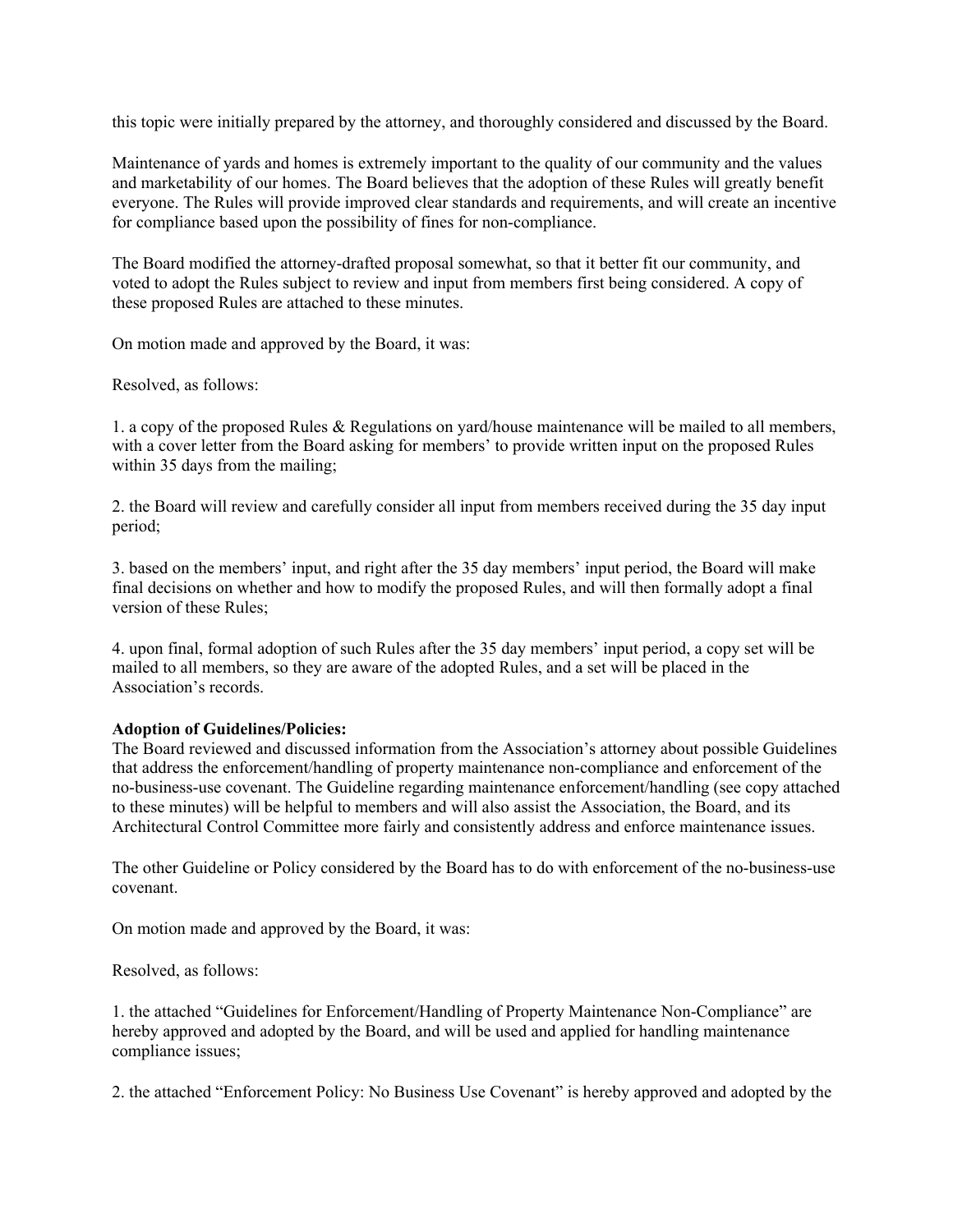Board, and will be used and applied for interpreting and applying Article VI, Section 1(d) of the Declaration and Covenants;

3. copies of these Guidelines will now be mailed to all members, so they are fully aware of these guidelines and their applicability to all properties within the community.

The Welcoming Committee – will begin greeting new homeowners with a "Welcome To The Neighborhood" packet of information this month.

The Candlewood Ridge Park Path Committee – recently held another committee meeting. They are still in favor of properly removing the roots and repaving the path. They are soliciting bids from asphalt companies in accordance with recommendations from an Arborist. The discussion will resume at next month's meeting. For more information or to volunteer call (425) 227-4227.

Block Watch Committee - our neighborhood has a block watch program to discourage crime in our area. This effective program has neighbors working together to prevent crime by watching out for each other's homes and property, and by promptly reporting unusual incidents to the police. Volunteers for block watch captains are needed. Please contact the HOA if interested in participating in this committee at (425) 227-4227.

A motion was made to approve the April minutes. It was seconded and passed.

**Special Topics:** Web and Email address: Email - crcwhoa@hotmail.com Web - www.geocities.com/crcwhoa

A motion was made to adjourn the meeting at 10:20 p.m.

#### **Next Board Meetings:**

6/22/04 – 7:00 p.m. at the Fairwood United Methodist Church. *(Revised meeting date)* 7/20/04 – 7:00 p.m. at the Fairwood United Methodist Church. 8/17/04 – 7:00 p.m. at the Fairwood United Methodist Church. All Homeowners are welcome to attend. (425) 227-4227

# **Candlewood Ridge / Carriage Wood Announcements**

To report an abandoned vehicle call: The King County Police Abandoned Vehicle Hotline number at (206) 205-0969.

PLEASE CALL 911 if you witness anyone writing graffiti or drinking alcohol in our parks and report it immediately. Be sure to state that it is a non-emergency call and the police, on a prioritized basis, will handle it.

Please do not dump yard debris in any of our park greenbelt or wetland areas. Thank you!